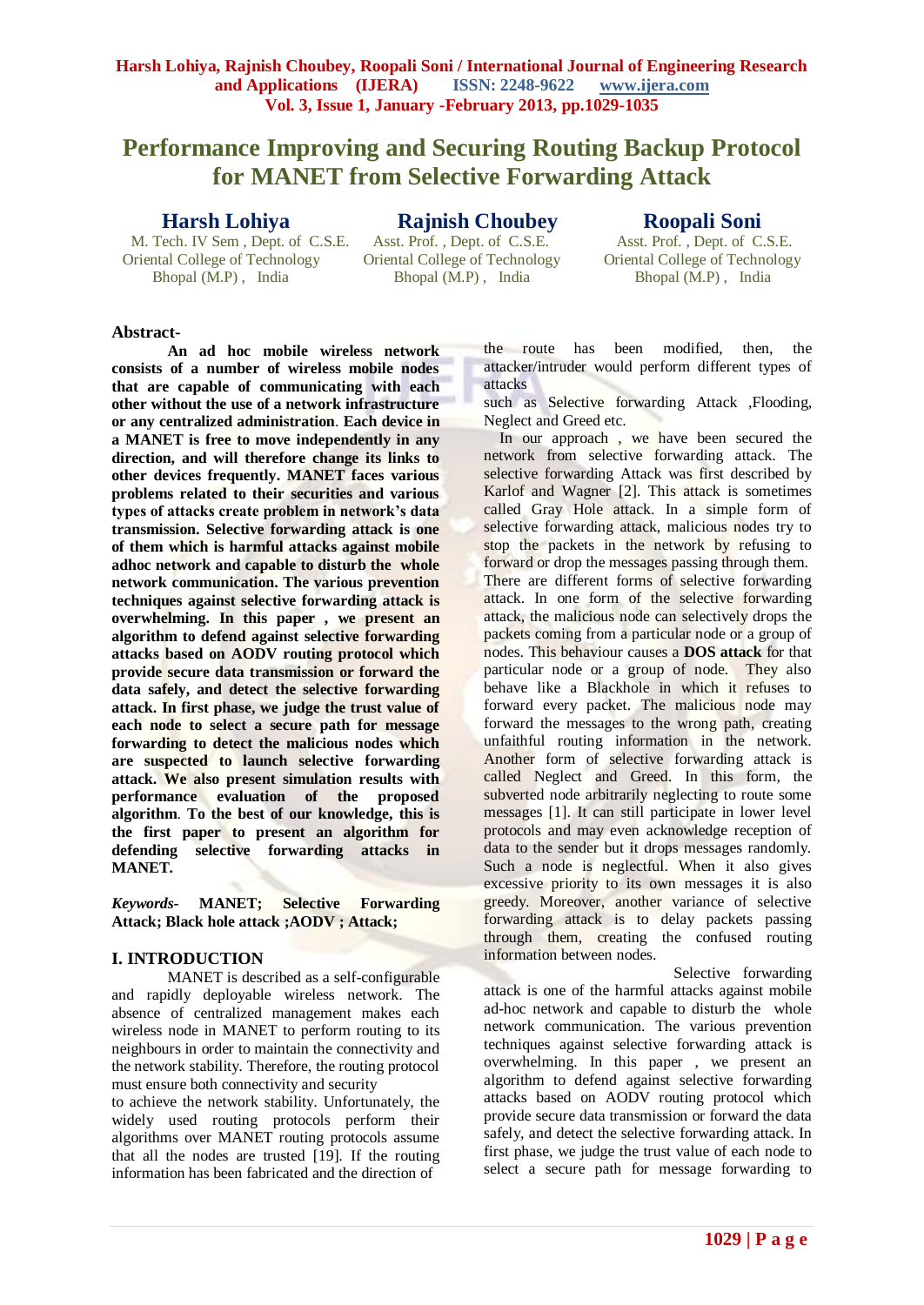detect the malicious nodes which are suspected to launch selective forwarding attack. To the best of our knowledge, this is the first paper to present an algorithm for defending selective forwarding attacks in MANET**.**

 This paper is structured as the following: Section 2 explains the related work which had done previously. Section 3 introduces the proposed work with complete explaination of our algorithm. Section 4 displays the simulation results and performance evaluation. And Section 5 concludes the paper and shows the future work.

# **II. RELATED WORK**

To prevent routing misbehavior or selfishness in MANETs, various solutions have been proposed previously which can be roughly classified [6] as:

*A. Credit Based Scheme:* A credit-based approach, on the other hand, uses the concept of virtual currency. Nodes pay virtual money for services (networking resources) that they get from other nodes, and similarly, get paid for providing services to other nodes.

S Zhong et al. [6], proposed a credit based scheme each node maintains receipts for messages which are received and forwarded. When the nodes get a connection to a credit clearance service, they report those credits, and based on the decision taken by the CCS the nodes need to pay or they may be rewarded with real money. Since this uses an external party for the payment, it may not be useful for all scenarios.

Buttyan and Hubaux et al [5] , used the concept of beans (nuggets) as payments for packet forwarding. They proposed two models: packet purse model and packet trade model. In packet purse model, beans are loaded into the packet before it is sent. The sender puts a certain number of beans on the data packet to be sent. Each intermediate node earns beans in return for forwarding the packet. If the packet exhausts, the beans in it drops before reaching its destination. In the packet trade model, each intermediate node buys the packet from the previous node for some nuggets. Thus, each intermediate node earns some beans for providing the forwarding service and the overall cost of sending the packet is borne by the destination.

#### *B. Reputation Based Scheme:*

In a reputation-based approach, nodes (either individually or collectively) detect, and then declare another node to be misbehaving. This declaration is then propagated throughout the network, leading to the misbehaving node being avoided in all future routes.

 S. Marti et al. [3] proposed a reputationbased scheme in which two modules (i.e. watchdog and pathrater) are added on at each node. Watchdog module maintains a buffer of recently sent or forwarded data packets. Buffer is cleared only when watchdog overhears the same packet being forwarded by the next hop node over the medium and if a data packet remains in the buffer too long, the next hop neighbor is suspected to be misbehaving. Based on watchdog's suspicion, Pathrater module maintains a rating for every other node in the network and calculates a path metric by averaging the node ratings in the path and then chooses the best path. Main advantage of this scheme is that it can detect misbehavior at the forwarding level as well as in link level. But it might not detect misbehavior in presence of ambiguous collisions, receiver collisions, limited transmission power, false misbehavior and partial dropping.

 Sonja Buchegger et al. [7] proposed CONFIDANT protocol which is based on selective altruism and Utilitarianism. In CONFIDENT, trust relationships and routing decisions are based on experienced, observed, or reported routing and forwarding behavior of other nodes. It consists of four modules: The Monitor, the Reputation System, the Path Manager, and the Trust Manager. Each node monitors the behavior of its next-hop node continuously and if a suspicious activity is detected, information of the suspicion is passed to the Reputation System. The Reputation System changes the rating of the suspected node which depends on how significant and how frequent the activity is and if rating of a node becomes less than certain threshold, control is passed to the Path Manager.

To prevent selfishness in MANET, K. Balakrishnan et al. [8] proposed a TWOACK scheme which can be implemented as an add-on to any source routing protocol. Instead of detecting particular misbehaving node, TWOACK scheme detects misbehaving link and then seeks to alleviate the problem of routing misbehavior by notifying the routing protocol to avoid them in future routes. It is done by sending back a TWOACK packet on successful reception of every data packet, which is assigned a fixed route of two hops in the direction opposite to that of data packets.

Basic drawback of this scheme includes it cannot distinguish exactly which particular node is misbehaving node. Sometime well behaving nodes became part of misbehaving link and therefore can not be further used the network. Thus a lot of well behaved node may be avoided by network which results in losing of well behaved routes.

K. Vijaya et al. [9] proposed another acknowledgement based scheme similar to TWOACK scheme, which is also integrated on top of any source routing protocols. This scheme detects the misbehaving link, eliminate it and choose the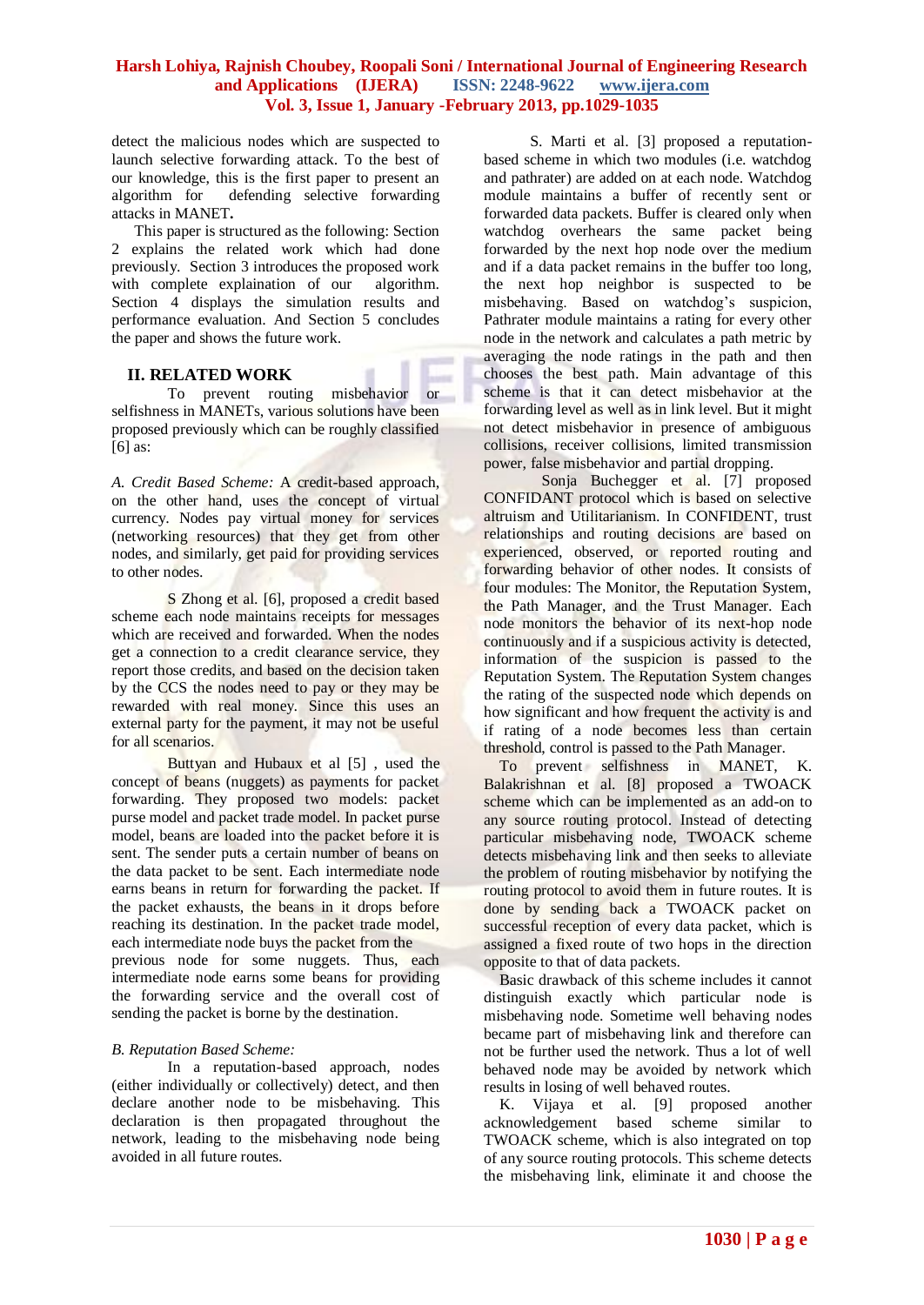other path for transmitting the data. The main idea is to send 2ACK packet which is assigned a fixed route of two hops back in the opposite direction of the data traffic route and to reduce the additional routing overhead, a fraction of the data packets will be acknowledged via a 2ACK packet. This fraction is termed as Rack and by varying the Rack, overhead due to 2ACK packets can be dynamically tuned. This scheme also consists of multicasting method by which sender can broadcast information of misbehaving nodes so that other nodes can avoid path containing misbehaving nodes and take another path for the data transmission. Although routing overhead caused by transmission of acknowledgement packets is minimized but this scheme also suffers to detect the particular misbehaving node.

Srdjan et al. [10] proposed a two-fold approach for detection and isolation of nodes that drops data packets. First approach attempts to detect the misbehavior of nodes and will identify the malicious activity in network. It is done by sending an ACK packet by each intermediate node to its source node for confirming the successful reception of data packets. If the source node does not get ACK packet by intermediate nodes then source node send again its packet for destination after a specific time. If same activity was observed again then source node broadcast a packet to declare the malicious activity in the network. Other approach identifies exactly which intermediate node is doing malicious activity. It is done by monitoring the intermediate nodes of active route by the nodes near to active path which lies in their transmission range and by the nodes which are on the active route. Since monitoring nodes are in promiscuous mode and are in the transmission range of intermediate nodes of active route, they can receive all the packets sent along the active route. Monitoring nodes count the number of packet coming into and going out of the nodes of active route. Each monitoring node maintain a list of sent and dropped packets and when number of dropped packets by a particular node exceeds certain threshold, the monitoring node in that range declares that node as misbehaving node and broadcast this information. Upon receiving broadcast packet all neighboring nodes will cancel their transmission to that particular node and enter it into the list of misbehaving nodes. Main disadvantage of this scheme includes the overhead due to transmissions of acknowledgement packets by every intermediate node to the source and working of all nodes in promiscuous mode.

#### **III. PROPOSED WORK**

In order to avoid the selective forwarding attack, we proposes a scheme of secure data transmission which can forward the data safely, and detect the selective forwarding attack. We judge the trust value of each node to select a secure path for message forwarding to detect the malicious nodes which are suspected to launch selective forwarding attack. Different from the multi-path routing which only defends the selective forwarding attack; our method may find the malicious nodes.

Our protocol ensures that multicast data is delivered from the source to the members of the multicast group, even in the presence of attackers, as long as the group members are reachable through non-adversarial path.

Here an authentication framework is used to eliminate outside adversaries and ensure that only authorized nodes perform certain operations (only tree nodes can perform tree operations and only group nodes can connect to the corresponding multicast tree).

Our protocol mitigates attacks that try to prevent a node from establishing a route to the multicast tree both in route request and route reply.

Our protocol involves following steps :

- (1) Trust key computing
- (2) Secure node authentication
- (3) Secure route discovery across the node.

Select a node to destination

Check selected node in fresh\_route cache If yes then

Route is confirmed

# Else

Select another new secured node

- End if
- (4) Backup node setup phase.
- (5) Route maintenance across the node.

# *A. Trust Key Computing*

There are lots of protocols have been devised to secure ad hoc mobile wireless protocols using cryptography. These cryptographic protocols work under the presence of a central authority.

A new parameter weight value named TLv can be used to choose the best path which ensures reliability of the path by calculating the trust value of the neighbor nodes and that value can be stored in a priority table. Each time a node sends a RREQ either when it determines that it should be a part of a multicast group, and it is not already a member of that group, or when it has a message to send to the multicast group but does not have a route to that group. An intermediate node after receiving a RREQ packet updates its path in the routing table and add the TLv value of its link and forward it to the next node.

To calculate the trust value a new trust policy has been introduced in link and network layer to calculate a key which can be used to determine the reliability of neighbor node, where the key calculation involves dynamic assignment of weights. The policy resides in route entry trust computing part, operates independently and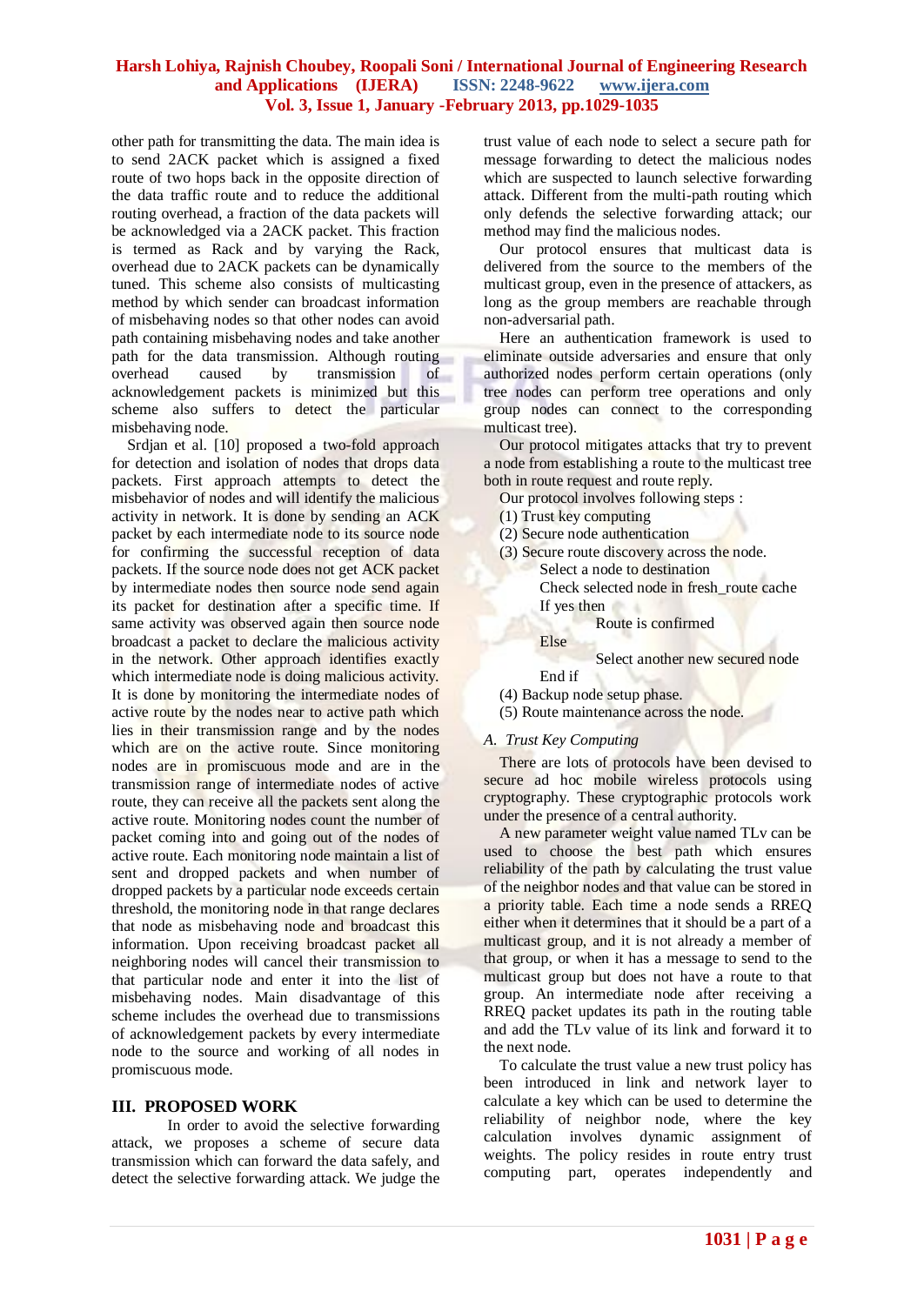maintains its individual perspective of trust hierarchy.

An entity gathers information about the data and control packet of its neighboring node and overhears data from the events like whether a packet or control message is dumped and not retransmitted. Based on this, every node will maintain some values in a table for its entire neighboring node.

#### *B. Secure Node Authentication*

The authentication framework prevents untrusted nodes to be part of a multicast tree or join a multicast tree. Each node forwards RREQIRREP only when the node from which RREQIRREP is received must be a trust node. Node maintains a neighbor list, when neighbor's calculated trust value is less than the threshold NEIGH UNSECURE, then marked it as not credible and unset enable flag in multicast routing table.

Every source will maintain a table which contains destination host, next hop, interface and the average trust level value for the existing paths available as in Table I. These fields can be updated based on the received RREP messages. An alternative route discovery can be initiated for a significantly low TSTv value for a particular route considering that route non-reliable even if there is no link breakage.

Here we see that how above trust value table maintain in source. Let's take the MANET, shown in figure 1 in which eight movable nodes are present. Node 1 is a source node . in which the trust value table is to be stored. Trust value table in node 1 is as follows:

| <b>Destination</b> | <b>Next</b><br>Hop | <b>Interface</b> | <b>TSTv</b>    |
|--------------------|--------------------|------------------|----------------|
| 3                  | 3                  | 2                |                |
| 2                  |                    | 8                | 3              |
| 8                  |                    | 5                | $\overline{2}$ |
| 5                  | 2                  | 6                | 5              |
|                    |                    | 8                |                |

 TABLE 1 TDUST VALUE TABLE



 Figure 1. Mobile ad-hoc Network with source node 1

#### *C. Secure route discovery across the node*

When source node requires the route to destination, source enters the route discovery phase and checks whether adequate "fresh" routes to destinations are already available in the Fresh route cache. If some "fresh" routes to destination in Fresh\_route cache are found, source runs Route confirm process. Otherwise, source runs new secured route discovery process to find a secured new route to the destination node.

Source node broadcasts RD\_request to nearby nodes; RD\_request includes a sequence number field to distinguish the route discovery process from others , a route content field for node address along the path from S to D and the trust level of the source. After the intermediate node receives RD request from an upstream node  $X$ , it inserts its address into the route content field of the RD request only if it is in the same trust level of the source by confirming the trust key and then sends this modified RD\_request to its neighboring nodes (excluding the upstream node X). The RD\_request cache of the intermediate node also records the information, including the sequence number of the RD\_request and which neighboring nodes are sent only if the request is not duplicated. Otherwise, the duplicated request is discarded.

If a "fresh" route is available from source to the destination in the Fresh route cache, the source node S adds the secured fresh route from S to D to the RC\_request and then transmits RC\_request along this route. When it receives the RC\_request, an intermediate node checks its Fresh\_route cache to determine whether any other fresh route to D is included. If a "fresh" route is available, the node copies RC\_request and puts the route information in the route content field of the RC\_request before transmitting the RC\_request along this fresh route. If no "fresh" route is available, RC request is transmitted downstream according to its route content field. Eventually, after D receives the RC\_request, RD\_reply is sent back to S, and S sends packets through this original route.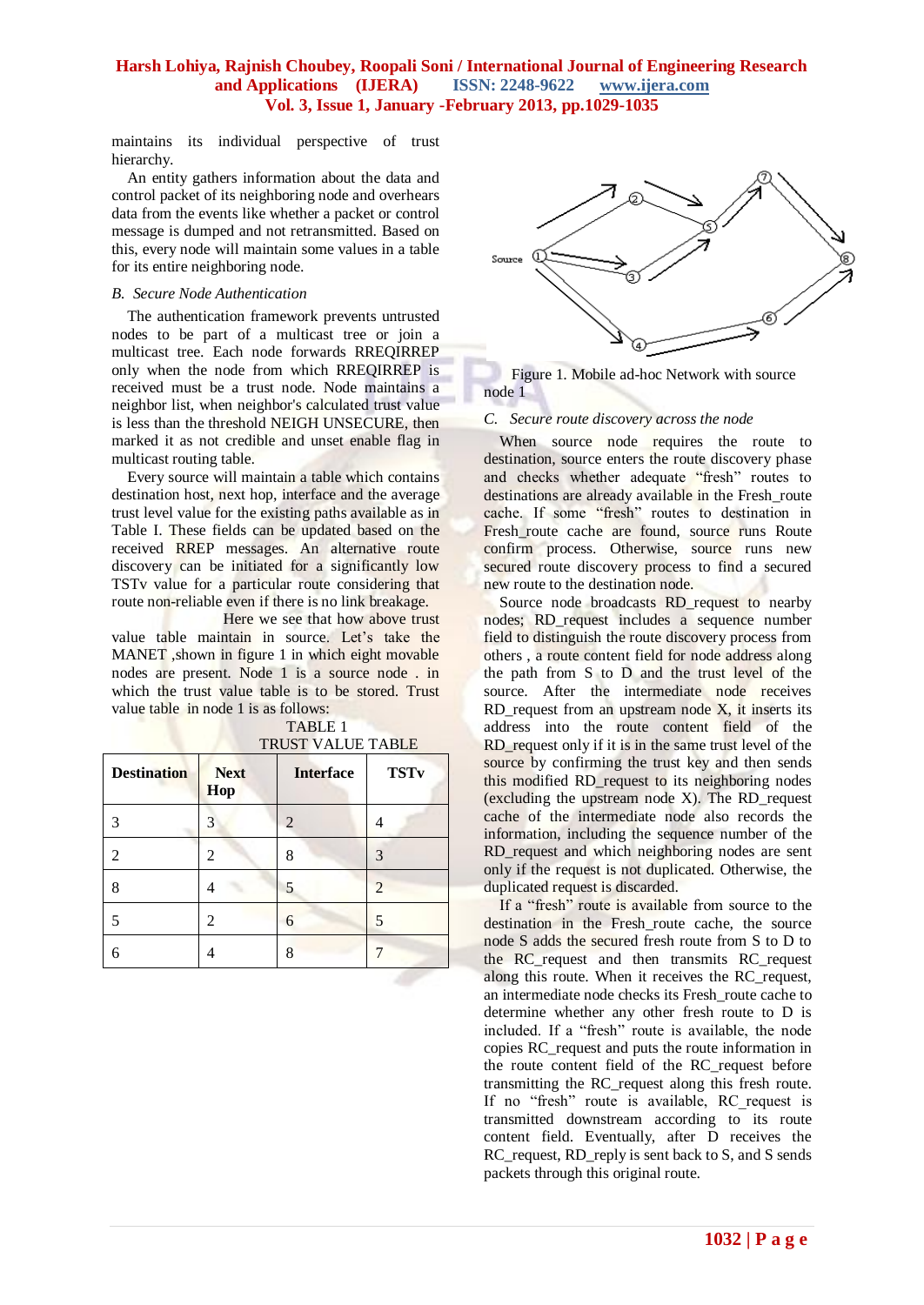#### *D. Backup node setup phase*

When RD request or RC confirm reaches the destination D, it may gather many secured routes with in a period "TC". The nodes of those routes which D received are compared pair wise from beginning to end to find whether any two paths have a section in common. The final node, excluding destination D, in such a section is the "backup node". A subset of backup nodes can be gathered from any two secured routes. Then, all the subsets of backup nodes are joined and the BS\_ packet that includes

each backup node and the partial path from the backup node to the destination node are generated. The destination node then uses BS\_packet to separately setup the backup\_route cache of those backup nodes, where the BS\_packet contains the sequence number of this secured routing process, the address of a back up node under the path from the backup node to the destination. The backup nodes store the partial paths from the backup node to the destination node in their backup\_route cache after they receive the BS\_packet.

#### *E. Route maintenance across the node*

When a link fails, a node cannot continue to Transmit . The node sends an error message, link fail message, to an upstream node along the reverse current route. This message is used to announce the back up node alone in the route to replace the secured backup route. The alert message will not be passed by an upstream node until the message is returned to a backup node. When the backup node receives the message of link failure, the secured backup route from backup route cache is fetched to replace the route behind the backup node, and the source node S is informed to change the route. Thus, the node S sends the packets along the new secured route. If backup\_route cache

includes no other secured backup route, then the node has lost the identity of the backup node. Under such circumstances, no backupnode exists. The source node will receive the link failure message and re-enters the route discovery phase to establish a secured new route to the destination. After the destination node replies with a path back to the source as the current route for sending data packets, some secured backup routes are established and stored in backup nodes. If the current route is still alive, the situation that any node along the secured backup route moves will not influence the communication of the current route. If the secured current route is broken and replaced by a back up route, it can still work even though a section of this backup route has failed. That is because the link which failed will be detected and an alert message will be sent to find another back up node. When S does not have the route to D, S will store the usable route into the Fresh\_route cache and broadcast

RE\_request to announce all backup nodes that this data transmission process is ending. The RE\_request packet contains the sequence number of this transmission process for distinguishing it from other process. When the backup node receives RE request, it will also save remnant secured backup routes from backup route cache in Fresh route cache.

### **IV. SIMULATION AND RESULTS**

We implemented our protocol in NS2 simulator, a popular network simulator for MANET to investigate the performance of our proposed schemes. In the experiments, 50 mobile nodes move within a rectangular area of  $670m \times 670m$ . At the same time, we set up the maximum speed as 5*m*/*s*, and the pause time as 20 seconds before each node can move to its next destination. During the process of communication, the traffic is generated over UDP. For each node, the transmission range is set to 250*m* without fading effect. Additionally, some nodes are not willing to cooperate for routing and data delivery but every malicious node acts independently.

| <b>TABLE II</b>       |
|-----------------------|
| SIMULATION PARAMETERS |

sа

| <b>Parameter type</b>    | <b>Parameter value</b> |  |
|--------------------------|------------------------|--|
| Simulation time          | 300s                   |  |
| Simulation terrain       | 670.670m               |  |
| Number of nodes          | 50                     |  |
| Mobility model           | Random waypoint        |  |
| Mobility                 | $0-20m/s$              |  |
| Temperature              | 290K                   |  |
| Path loss model          | Two-ray                |  |
| Radio frequency          | $2.4$ GHz              |  |
| Channel bandwidth        | 2 Mbps                 |  |
| MAC protocol             | 802.11                 |  |
| Transmission range       | $250 \text{ m}$        |  |
| <b>CBR</b> data sessions | 10                     |  |
| CBR data rate            | 4 packets per second   |  |
| Packet size              | 512 bytes              |  |

The simulation environment is a  $670 \cdot 670$  square meters, where 50 nodes are randomly distributed. Node pairs are randomly selected to generate CBR/UDP traffic. Channel bandwidth is 2 Mbps. The path loss model is Two-Ray Ground Model. The CBR data packet size is 512 bytes and the packet rate is 4 packets per second. The detailed simulation parameters are listed in Table II. The random waypoint mobility model is used in our simulation. Each node randomly selects a position, and moves toward that location with a randomly generated speed between the minimum and the maximum speed, which is 0 and 20 m/s,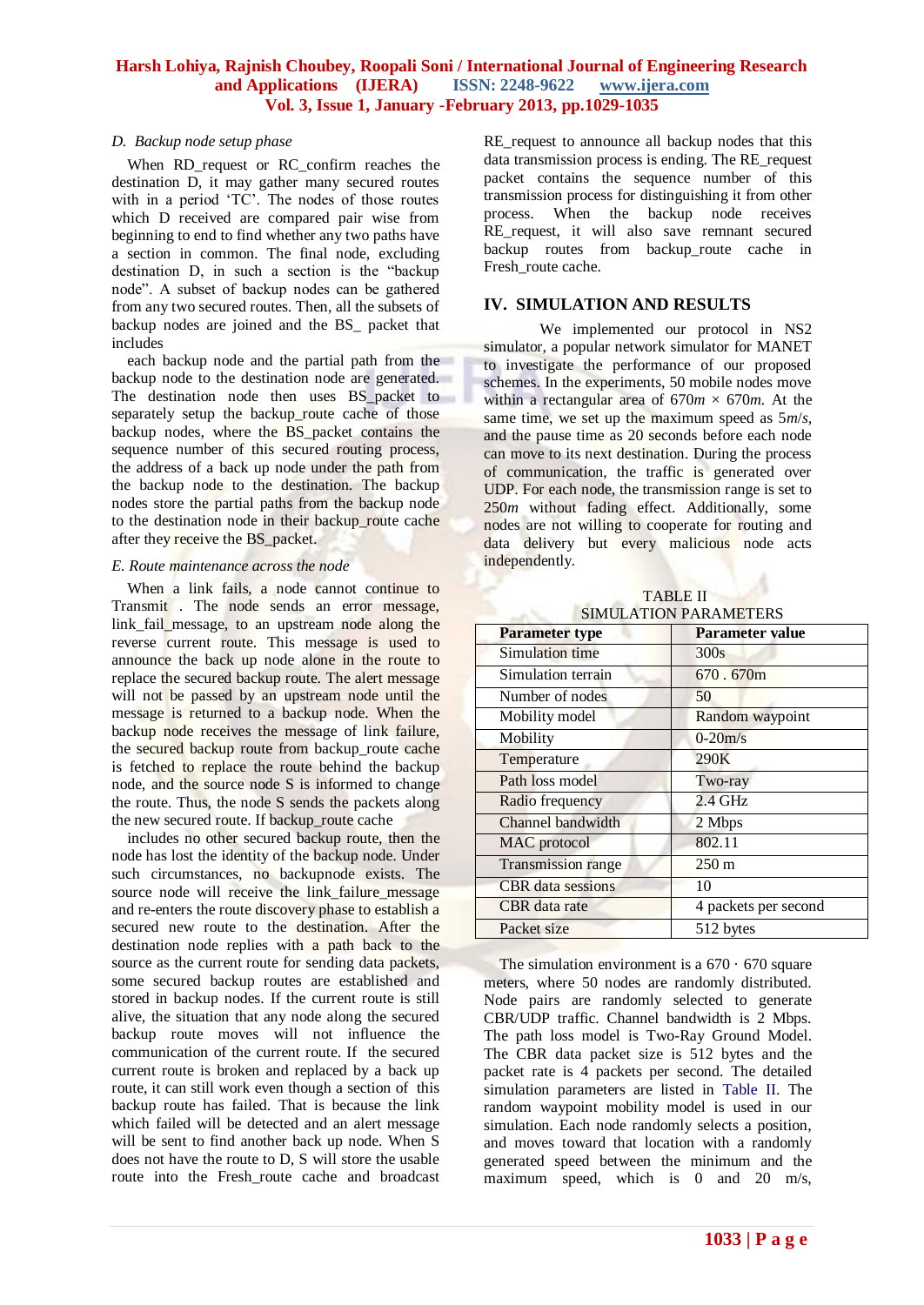respectively. Once it reaches that position, it becomes stationary for a predefined pause time. After that pause time, it selects another position and repeats the process as mentioned above. We change the pause time to simulate different mobility rates. The pause time is set from 0 to 300 s. When the pause time is equal to 300 s, it means all nodes stay still during the simulation.

#### *A. Simulation result*

Because AODV simply drops data packets when a route becomes disconnected, the packet delivery ratio of AODV is the worst one among the other schemes.

The total number of packets received by the destination using our routing protocol is higher than the ad hoc backup routing protocol.

#### *B. Performance Evaluation*

Graph 1 showing the comparision in performances of Mobile Ad-hoc networks when security is provided in MANET and when security isnot provided in MANET. When we have applied security in MANET, the number of bits received is also increases as compared to without security network. According to our throughput graph, we conclude that our approach improves the data efficiency of MANET and also solves the problem of selective forwarding attack which drops the data packets when this approach is not applied in MANET. In above graph , blue line shows the throughput of network when security is applied and orange line shows the throughput of network when security isnot applied.



GRAPH 1. Throughput graph showing the performances of MANET with security and without security

# V. CONCLUSION AND FUTURE WORK

MANET is a self-configurable and rapidly deployable wireless network. The absence of centralized management makes each wireless node in MANET to perform routing to its neighbours in order to maintain the connectivity and the network stability. Security is one of the major issues in MANETs. In order to avoid the selective forwarding attack

Our protocol enhances the routing protocol that solves most of its security flaws, prevents and detects attack.

First, we incorporate a trust key computing model which can be used to choose the best path and ensure reliability of the path by calculating the trust value of the neighbor nodes. Then we perform secure node authentication in which authenticated node can only be participated. We proposed a scheme of secure data transmission which can forward the data safely, and detect the selective forwarding attack. We judge the trust value of each node to select a secure path for message forwarding to detect the malicious nodes which are suspected to launch selective forwarding attack.